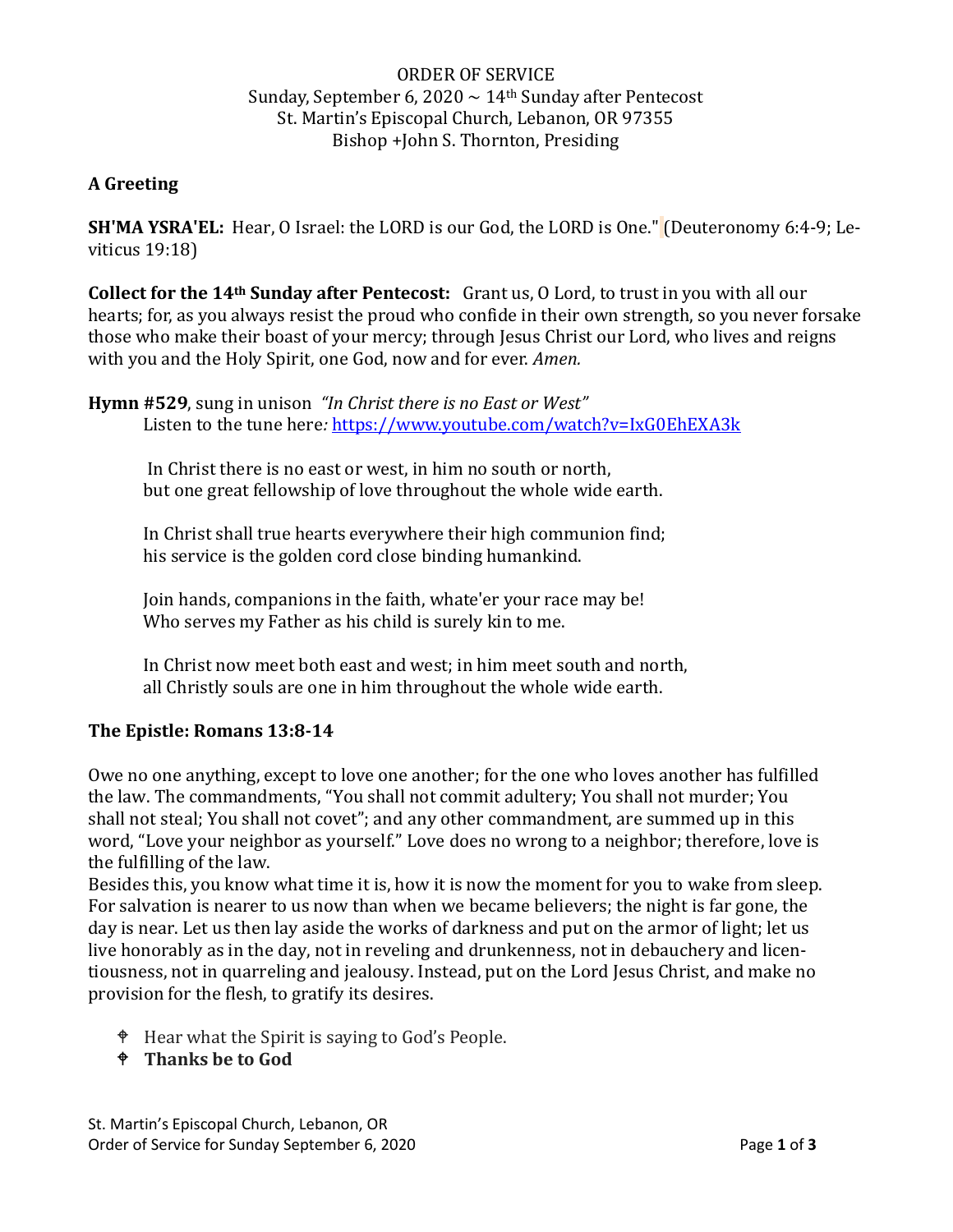1 Hallelujah! Sing to the LORD a new song; \* sing his praise in the congregation of the faithful. 2 Let Israel rejoice in his Maker; \* let the children of Zion be joyful in their King. 3 Let them praise his Name in the dance; \* let them sing praise to him with timbrel and harp. 4 For the LORD takes pleasure in his people \* and adorns the poor with victory. 5 Let the faithful rejoice in triumph; \* let them be joyful on their beds. 6 Let the praises of God be in their throat \* and a two-edged sword in their hand; 7 To wreak vengeance on the nations \* and punishment on the peoples; 8 To bind their kings in chains \* and their nobles with links of iron; 9 To inflict on them the judgment decreed; \* this is glory for all his faithful people. Hallelujah!

# **A Reading from the Gospel according to Matthew (Matthew 18:15-20)**

Jesus said, "If another member of the church sins against you, go and point out the fault when the two of you are alone. If the member listens to you, you have regained that one. But if you are not listened to, take one or two others along with you, so that every word may be confirmed by the evidence of two or three witnesses. If the member refuses to listen to them, tell it to the church; and if the offender refuses to listen even to the church, let such a one be to you as a Gentile and a tax collector. Truly I tell you, whatever you bind on earth will be bound in heaven, and whatever you loose on earth will be loosed in heaven. Again, truly I tell you, if two of you agree on earth about anything you ask, it will be done for you by my Father in heaven. For where two or three are gathered in my name, I am there among them."

- <sup> $\bullet$ </sup> This is the Gospel of the Lord,
- **Praise to you, Lord Christ**

**Homily**: "LOVE, CHRIST'S TERRIBLE TENDERNESS" – Bishop +John S. Thornton

**Creed:** "Jesus Christ is the visible image of the invisible God" (Colossians 1:15)

**Prayers**